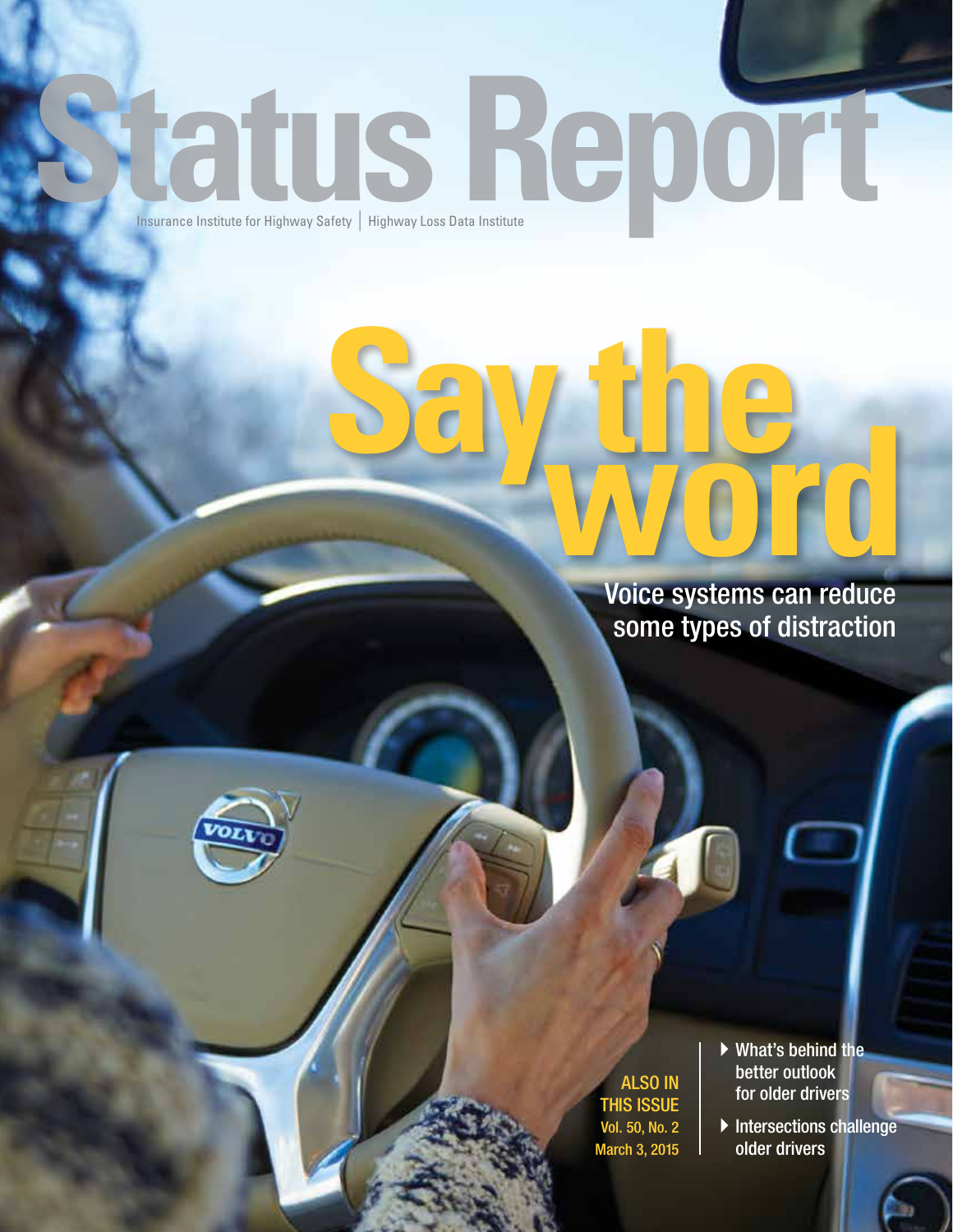

I t's hard to resist the temptation to do two things at once, even when one of those things is driving. To make multitasking easier and safer, automakers and technology companies have provided drivers with the ability to use voice commands to operate smartphones and infotainment systems.

Voice systems do help drivers keep their eyes on the road when compared with manual interfaces, but they don't eliminate visual distraction altogether, a new study by researchers from IIHS and the Massachusetts Institute of Technology's AgeLab shows. And when researchers compared embedded voice systems from two vehicle makes and the voice interface of a smartphone, they found considerable differences among the three in terms of the visual demand, time involved and accuracy.

"In an ideal world, drivers wouldn't do anything but drive while the vehicle is moving. But people are increasingly plugged in at all times, and automakers have responded by installing systems to make it easier to use technology on the go," says Ian Reagan, an IIHS senior research scientist and a co-author of a pair of papers based on the experimental study. "While you can't completely eliminate the distracting nature of these types of tasks, this study shows it's possible to reduce some types of distraction through system design."

The study was conducted on interstates in the Boston area with 80 participants ages 20-66. Half of the group drove a 2013 Chevrolet

Equinox equipped with the Chevrolet MyLink system, and half drove a 2013 Volvo XC60 with the Volvo Sensus system. All participants used a Samsung Galaxy S4 smartphone programmed with the same list of more than 100 contacts and mounted in the center console area.

MyLink and Sensus were chosen for the experiment after an earlier IIHS study revealed big differences between them. In that study, researchers counted the steps involved in calling a contact via four vehicle infotainment systems. Calling a contact using voice commands with Sensus required multiple statements to navigate through different system menus, while the same task required a single detailed voice command with MyLink. The systems' visualmanual interfaces also differed. To call a contact manually, Sensus required the driver to scroll through the contact list using a rotary knob, while, with MyLink, the driver used a rotary knob and pushbutton to access the alphabetical range containing the desired contact and then scroll through that more limited list.

In the Boston experiment, each driver was trained in the use of the vehicle system while parked and then had to use the system to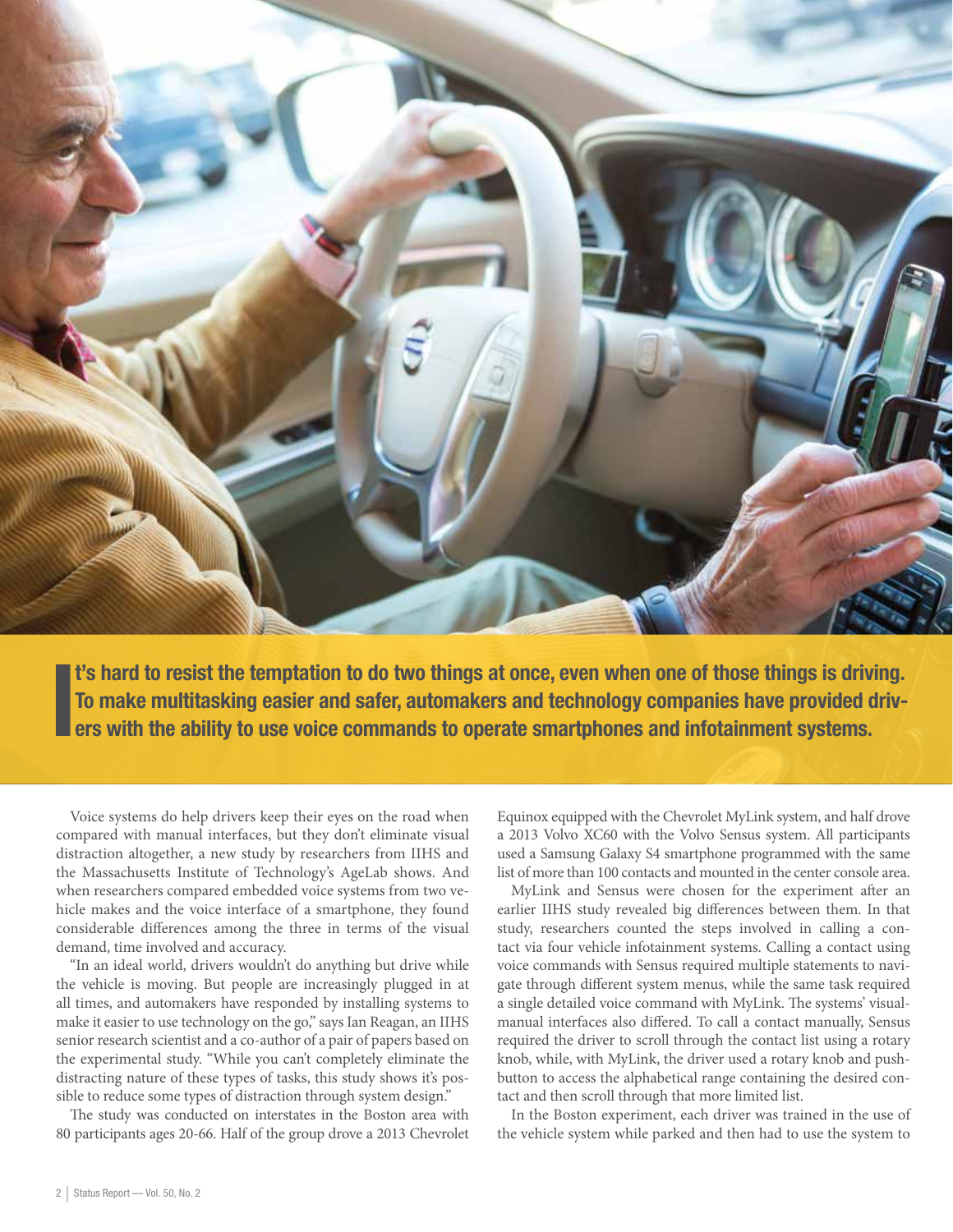## **Voice interface design**





#### Chevrolet MyLink | 2013 Equinox



#### Volvo Sensus | 2013 XC60

#### STEP 3 STEP 4 **Oneshot destination input** Please say Oneshot destination in this form e.a. 200, Renaissance Street, Detroit, Michie voice recognition button SAY: "navigation" SAY: "destination address" SAY: "177 Massachusetts Avenue,

STEP 4 Cambridge, Massachusetts"



complete a series of tasks while driving: calling a contact manually, calling a contact using voice commands and entering an address for navigation using voice commands. The drivers also were trained in use of the Galaxy S4 and completed the same tasks using the smartphone directly.

Researchers later used video footage and vehicle performance data to analyze off-road glances, task completion time, errors, vehicle speed, speed variability and steering wheel reversal rates. EKG and skin conductance sensors were used to measure the drivers' physiological responses, and drivers also rated the workload involved in each task. Participants were told "workload" could include both mental and physical effort, as well as things like distraction and frustration.

The participants were instructed to give priority to safe driving. Before the driving began, eight people were excluded from the study: two because one of the systems couldn't interpret their speech, two who said they were uncomfortable performing the tasks while driving and four who had difficulty learning how to use the systems.

Three participants were withdrawn because of safety concerns about their driving. None of these are included in the final count of 80.

None of the voice interfaces eliminated all glances away from the road when calling a contact, but all of them reduced total eyes-offthe-road time to some extent compared with manual calling. When using the smartphone with voice commands, drivers looked away for a total of 13 seconds on average, compared with 15 seconds when dialing a contact manually. The reduction was more substantial for both of the embedded systems, particularly MyLink. The Chevrolet system required an average of 14 seconds of off-road glances for the manual interface and 3 seconds for the voice interface.

The picture was more complicated when it came to entering an address. Drivers looked away from the roadway for much more time with the Sensus system than with either MyLink or the smartphone. That's because Sensus' menu-based design required each element of the address to be entered separately and allowed the driver to look at a center-mounted display to verify that the previous component was interpreted correctly and fix it if necessary. While the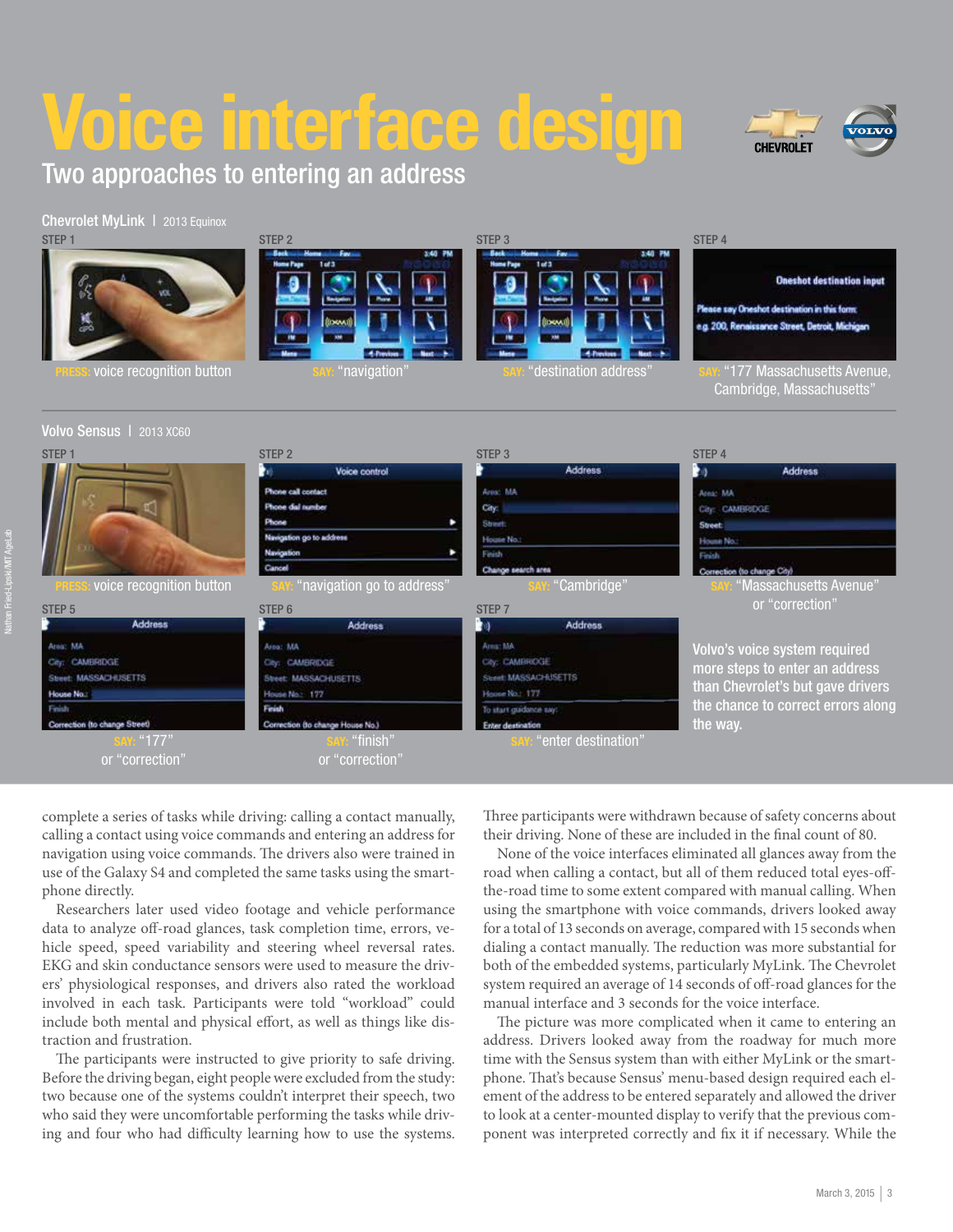#### Phone contact calling

Average total number of seconds drivers' eyes were off forward roadway



#### Entering address with voice interface

Average total number of seconds drivers' eyes were off forward roadway



For calling a contact, the embedded vehicle systems reduced total eyes-off-the-road time compared with manual calling more than the smartphone voice interface. For entering an address, Volvo's Sensus system required the most time looking away but made few errors.

design had higher visual demand, it resulted in relatively few errors.

In contrast, drivers using the MyLink system had to give the complete address all at once. This "one-shot" system was much quicker than the menu-based approach, but many drivers in the study had trouble getting the system to understand the address correctly or made mistakes as they recited the address in a single string. Researchers in the car noticed that some participants appeared to try to help the system by speaking slowly, but this only seemed to confuse it more. Out of 120 attempts to enter an address via MyLink, 38 had system errors, and 23 had user errors. In contrast, there were only five system errors and eight user errors with Sensus.

"The one-shot approach of MyLink's voice interface seemed to work well for contact calling, but a full address may be too complicated for that method," says David Kidd, an IIHS senior research scientist and study co-author. "A high error rate could negate some of the benefits of fewer off-road glances. When drivers become frustrated with technology, that itself can be distracting. Or they might give up on the system and resort to another, potentially more distracting navigation method."

In addition to the one-shot approach, another possible reason for the high error rate could be the fact that the Equinox had more ambient noise than the XC60. That could help explain why



the smartphone, which was used identically in both vehicles, had a higher rate of system errors when used for voice-based address entry in the Chevrolet than in the Volvo.

"Would MyLink have performed better in a quieter vehicle?" Kidd asks. "That's an open question."

The wide variety of both smartphones and vehicle systems makes it difficult to generalize from the study, and the outcome might have been different if participants had been familiar with both the phone and the vehicle. What's clear, however, is that voice input has some benefits compared with manual input, and there are pluses and minuses in different designs.

When it comes to cellphones and infotainment systems, many safety advocates are concerned that hands-free and voice-activated systems don't eliminate cognitive distraction. In the current study, cognitive distraction wasn't specifically measured. The researchers used participants' self-reports about workload, as well as the physiological indicators and driving performance measures, to try to gauge how demanding the tasks were. The drivers rated the voice interfaces as less demanding than manual ones, but the voice interfaces still led to modest changes in driving performance and increases in stress levels relative to periods when drivers were just driving.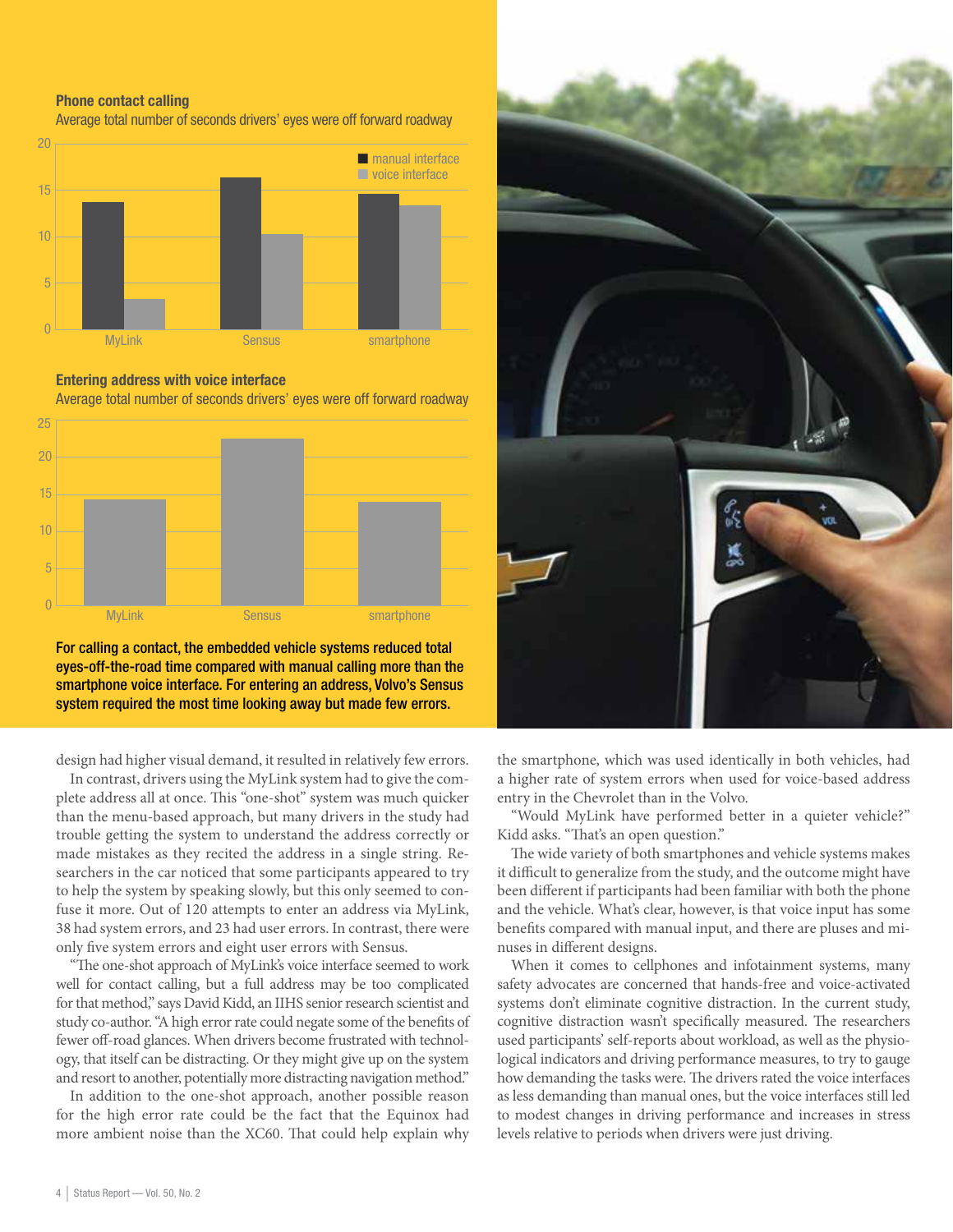

"Cognitive distraction is a real concern but a difficult one to study," Reagan says. "However, regarding visual distraction, there's no question that if you're at least looking at the road ahead, you have a better chance of not crashing into something in front of you than if you're looking at a vehicle infotainment display or at your cellphone."

Cognitive distraction can result from all kinds of behaviors, many of which would be impossible to eliminate, such as talking to passengers or daydreaming. Crash avoidance technologies that can prevent or mitigate impending crashes, no matter the cause, represent a promising solution to this problem, and more and more vehicles are being equipped with such systems (see *Status Report*, Oct. 24, 2014, at iihs.org).

 For copies of "Multi-modal assessment of on-road demand of voice and manual phone calling and voice navigation entry across two embedded vehicle systems" by B. Mehler et al., "Multi-modal demands of a smartphone used to place calls and enter addresses during highway driving relative to two embedded systems" by B. Reimer at al., and "Using hierarchical task analysis to compare four vehicle manufacturers' infotainment systems" by I.J. Reagan and D.G. Kidd, email publications@iihs.org.  $\blacksquare$ 

### **Decline in crash risk spurs better outlook for older drivers**

Older drivers are more likely to crash for every mile they travel<br>than middle-age drivers, but the overall crash outlook for<br>older drivers has markedly improved during the past two dethan middle-age drivers, but the overall crash outlook for older drivers has markedly improved during the past two decades. Two developments are helping lower the fatality rate among drivers age 75 and older: They are involved in fewer crashes per mile traveled, and they are surviving side impacts more often than prior generations, a new IIHS study indicates.

Prior IIHS studies have shown that older drivers have enjoyed bigger declines in fatal crash rates per licensed driver and per ve-

hicle mile traveled than middleage drivers since the mid-1990s (see *Status Report*, Feb. 20, 2014, at iihs.org). Researchers surmised then that the improvements were likely due in large part to a combination of safer vehicles and the fact that older adults are generally healthier and less fragile than prior generations.

The latest research delves further into the characteristics of the declines in older driver death rates. Using information from federal databases of fatal and police-reported crashes and of vehicle miles traveled, IIHS re-



searchers examined how fatality rates per vehicle miles traveled for drivers age 75 and older compare with those of middle-age drivers ages 35-54 and quantified how changes in crash involvement (crash risk) and older driver survivability (death risk) contributed to changes in fatality rates from 1995-98 to 2005-08.

Compared with drivers ages 35-54, those age 75 and older experienced large declines in crash risk (police-reported crash involvements per mile traveled) and modest declines in death risk (driver deaths per police-reported crash involvement) from 1995-98 to 2005-08. Among drivers ages 75-79, crash risk declined 22 percent and death risk fell 11 percent relative to middle-age drivers. Among drivers 80 and older, crash risk dropped 31 percent and death risk fell 12 percent relative to middle-age drivers.

Drops in crash risk accounted for 68 percent and 74 percent, respectively, of the relative decline in fatalities per vehicle mile traveled among drivers 75-79 and 80 and older compared with middle-age drivers.

Many factors may have contributed to the large drop in crash risk among older drivers. One is that older adults are logging more miles than ever before. Average annual vehicle miles traveled per driver rose 60 percent for drivers 75-79 and 51 percent for drivers age 80 and older from 1995-06 to 2008. This suggests that the percentage of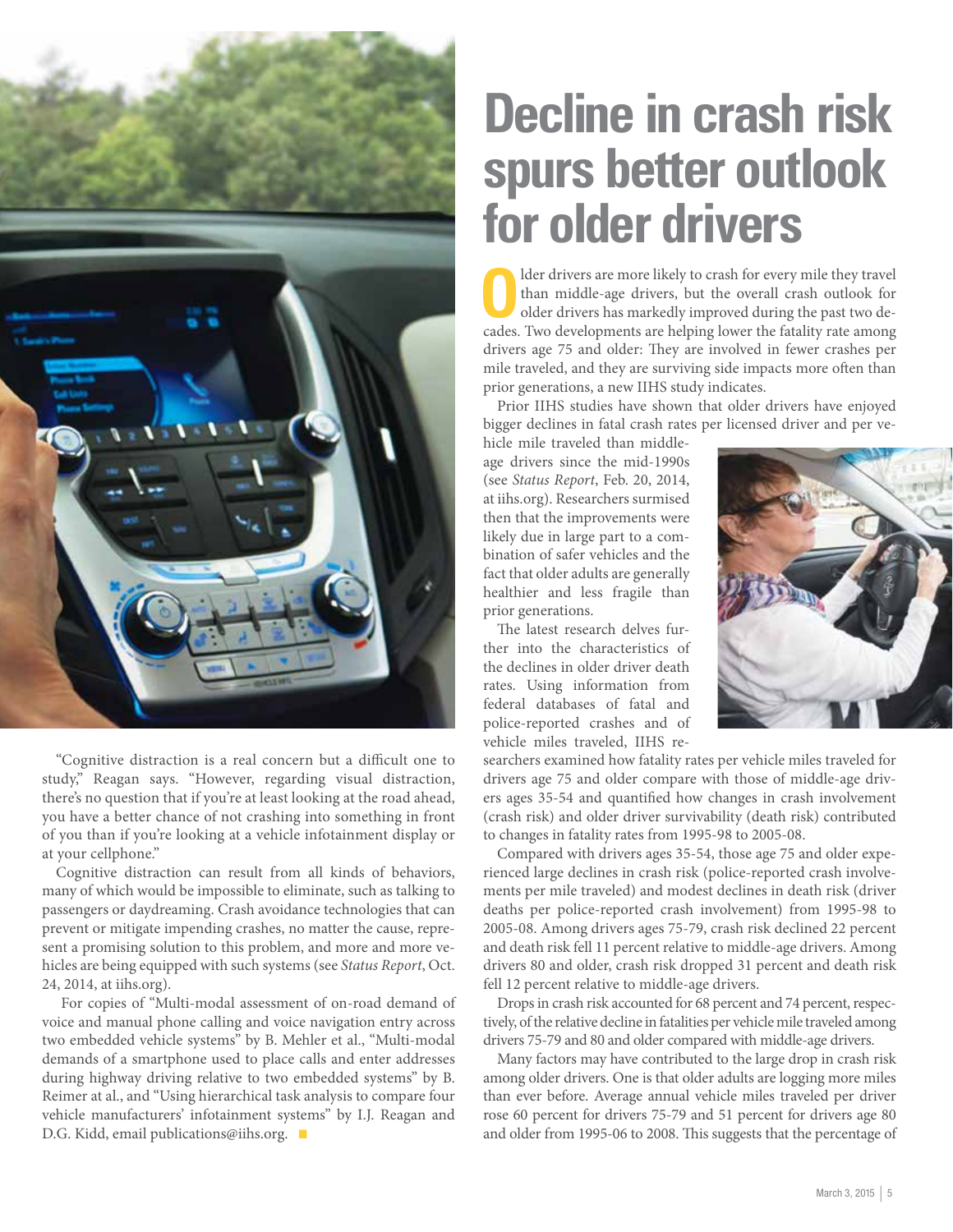

low-mileage drivers may have declined during the period. Low-mileage drivers tend to have higher crash rates per vehicle mile traveled, possibly because they tend to drive a larger proportion of miles on local roads with more conflict points or because they have physical or cognitive impairments that have led them to self-limit their driving.

In the IIHS study, declines in death risk among drivers age 75 and older, relative to middle-age drivers, were much larger in side crashes than in front crashes (18 percent versus 5 percent).

"This is a good example of how changes in vehicle safety initiated many years ago are affecting crash outcomes today," says Jessica Cicchino, a senior research scientist at IIHS and the study's author. "Improvements in side impact protection are helping older drivers walk away from crashes that might have killed their parents or grandparents."

Airbags designed to deploy in side crashes and certain offset frontal ones have been standard on the majority of new vehicles since the 2008 model year. There is evidence that side airbags are more effective in preventing fatalities among front-seat occupants ages 70-96 than among those ages 13-49, while front airbags have equally benefited both demographics.

Older drivers also appear to be benefiting from vehicle designs that minimize the harm larger, heavier vehicles can inflict on smaller, lighter ones in crashes (see *Status Report*, Sept. 28, 2011).

"Safer vehicles are leveling the playing field, but older adults' fragility is still a big threat when it comes to surviving crashes, especially for drivers 75 and older. That physical vulnerability continues to be the leading contributor to older drivers' fatality rates," Cicchino says.

Fragility accounted for 77 percent of the elevated fatality rates for drivers ages 75-79 and 68 percent for drivers 80 and older relative to middle-age drivers during 2005-08, the study found.

For a copy of "Why have fatality rates among older drivers declined? The relative contributions of changes in survivability and crash involvement" by J. B. Cicchino, email publications@iihs.org.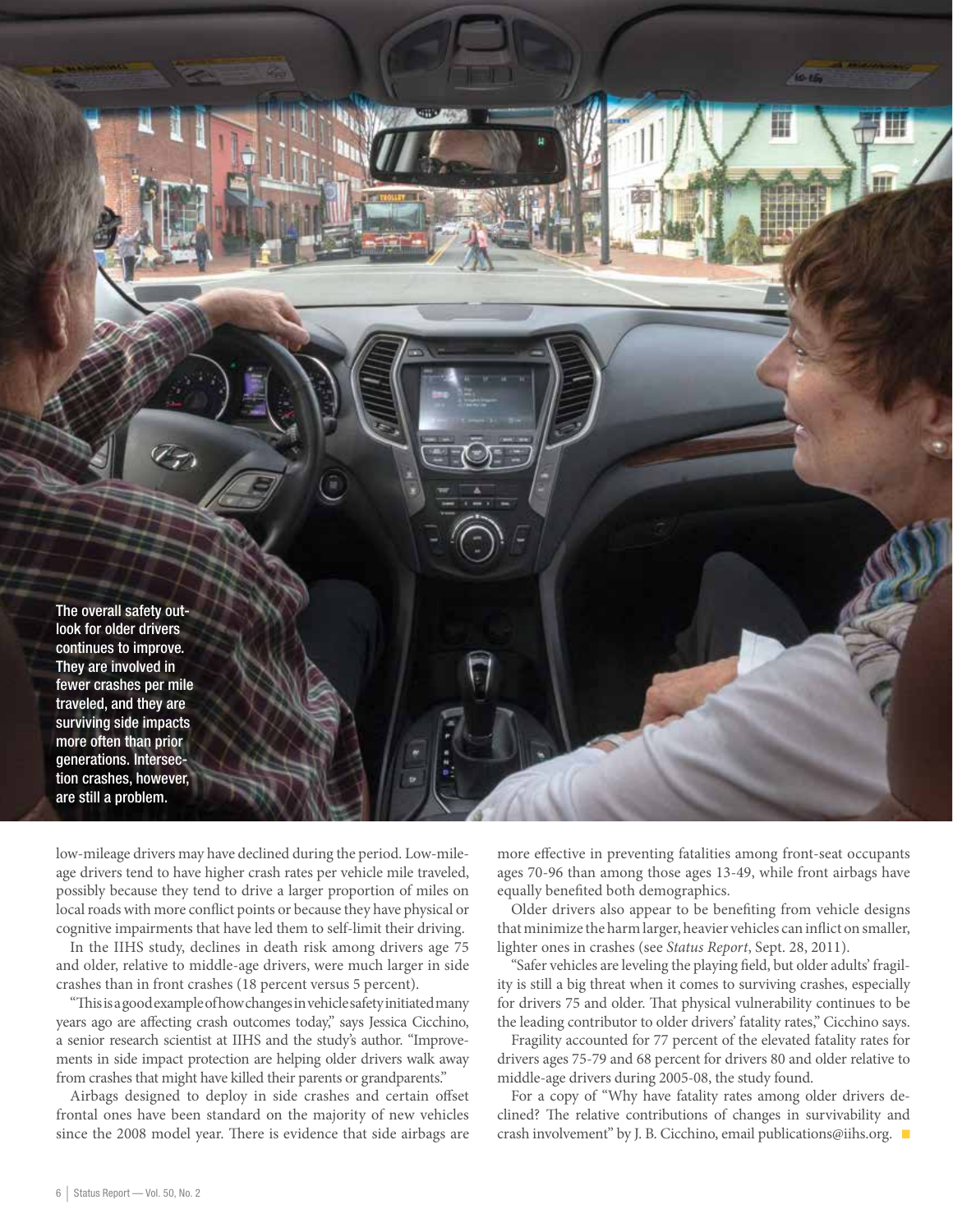## **Intersections challenge older drivers**

 $\bigcap$  afely navigating intersections continues to vex older drivers, who look but don't always see conflicts with other vehicles, new IIHS research finds.

Numerous studies have shown that older drivers are overinvolved in angle, overtaking, merging and intersection crashes, especially those involving left turns (see *Status Report*, March 19, 2007, at iihs.org).

In the second of a pair of new studies on older drivers, IIHS researchers used information from a national in-depth study of passenger vehicle crashes to examine critical driver factors that led to crashes among drivers 70 and older, compared with those of drivers ages 35-54. Data are from the National Highway Traffic Safety Administration's National Motor Vehicle Crash Causation Survey (NMVCCS), a nationally representative sample of 5,470 police-reported passenger vehicle crashes during 2005-07 for which emergency medical services were dispatched.

Crash investigators coded a driver factor as the critical reason in nearly all crashes involving drivers ages 35-54 and 70 and older. The NMVCCS database defines the critical reason as the cause of the critical pre-crash event, defined as the event that made the crash inevitable.

Errors that older drivers frequently make differ in important ways from those of middle-age drivers. The most common critical error among older drivers was inadequate surveillance (33 percent), followed by misjudging the length of a gap between vehicles or another vehicle's speed, failure to obey traffic controls or other illegal maneuvers, medical events, and daydreaming (6 percent each). Inadequate surveillance and gap or speed misjudgment errors were significantly more prevalent among older drivers than middle-age drivers.

Surveillance errors included looking but not seeing and failing to look. Drivers 70 and older had the most trouble with the former. Among older drivers who made critical surveillance errors, 71 percent of their crashes were attributed to looking but not seeing another vehicle or failing to see a traffic control as opposed to failing to look, compared with 40 percent of middle-age drivers. Middleage drivers were more likely to fail to look at all.

About two-thirds of older drivers' inadequate surveillance errors and 77 percent of their gap or speed misjudgment errors were made when they turned left at intersections.

Compared with middle-age drivers, physical factors were most often the cause when older drivers left their lanes or traveled off the road prior to crashing, which occurred in about a quarter of crashes. Most of these physical-factor events involved blackouts, drowsiness or seizures. In contrast, when middle-age drivers were involved in these types of crashes it was more often due to distraction, speeding or overcompensating when drifting than a physical or medical factor.

Older drivers overall were less likely than middle-age drivers to have made overcompensation errors or to have driven too fast for conditions, a curve or to respond to others' actions.

"Errors older drivers commonly make stem from the typical issues associated with aging. These include declines in cognitive, perceptual and physical abilities," explains Anne McCartt, a co-author of the study and the Institute's senior vice president for research.

For example, the study suggests that visual impairments can affect a driver's ability to judge gaps between vehicles or how fast other vehicles are traveling. Older drivers who made this critical error were 7 times as likely to have a diagnosed visual impairment as older drivers who made other critical errors.

Countermeasures that simplify or remove the need to make left turns across traffic, such as roundabouts, protected left-turn signals and diverging diamond intersection designs could decrease the frequency of inadequate surveillance and gap or speed misjudgment errors. In the future, vehicle-to-vehicle and vehicle-to-infrastructure communications also may help protect older drivers from these errors.



| Top driver factors in crashes,<br>by driver age (percent)   | ages<br>$70+$ | ages<br>$35 - 54$ |
|-------------------------------------------------------------|---------------|-------------------|
| inadequate surveillance                                     | 33            | 22                |
| gap/speed misjudgment                                       | 6             | З                 |
| medical events                                              | 6             | 4                 |
| failure to obey traffic controls or other illegal maneuvers | 6             | Δ                 |
| daydreaming                                                 | 6             | л                 |

Replacing a traffic signal or stop sign with a roundabout improves safety because the roundabout's tight circle forces drivers to slow down, and traffic flows in the same direction (see *Status Report*, Nov. 19, 2005). The most dangerous types of intersection crashes — right-angle, left-turn and head-on collisions — are essentially eliminated with roundabouts. Where roundabouts have been installed, crashes have declined about 40 percent, and those involving injuries have been reduced about 80 percent (see *Status Report*, May 13, 2000).

Despite the safety benefits, older drivers remain wary of roundabouts. Older drivers are less likely than younger drivers to favor roundabouts and may go out of their way to avoid them, IIHS research has shown (see *Status Report*, March 14, 2013).

For a copy of "Critical older driver errors in a national sample of serious U.S. crashes," by J.B. Cicchino and A.T. McCartt, email publications@iihs.org.  $\blacksquare$